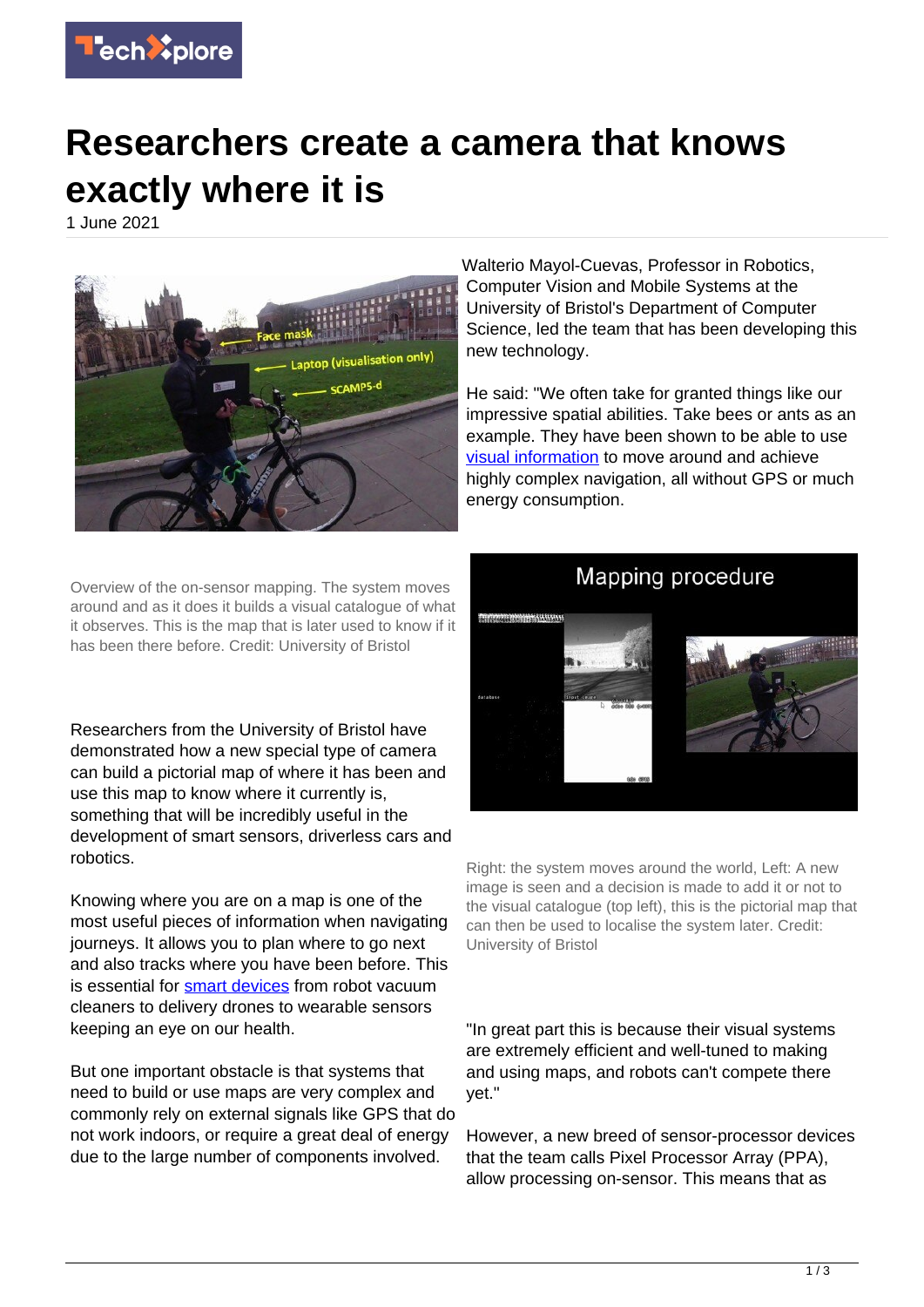

images are sensed, the device can decide what information to keep, what information to discard and only use what it needs for the task at hand.

An example of such PPA device is the SCAMP architecture that has been developed by the team's colleagues at the University of Manchester by Piotr Dudek, Professor of Circuits and Systems from the University of Manchester and his team. This PPA has one small processor for every pixel which allows for massively parallel computation on the sensor itself.

The team at the University of Bristol has previously demonstrated how these new systems can recognize objects at thousands of frames per second but the new research shows how a sensorprocessor device can make maps and use them, all the visual catalog. This makes the system more at the time of image capture.

This work was part of the MSc dissertation of Hector Castillo-Elizalde, who did his MSc in Robotics at the University of Bristol. He was cosupervised by Yanan Liu who is also doing his Ph.D. on the same topic and Dr. Laurie Bose.



During localisation the incoming image is compared to the visual catalogue (Descriptor database) and if a match is found, the system will tell where it is (Predicted node, small white rectangle at the top) relative to the catalogue. Note how the system is able to match images even if there are changes in illumination or objects like people moving. Credit: University of Bristol

Hector Castillo-Elizalde and the team developed a mapping algorithm that runs all on-board the sensorprocessor device.

The algorithm is deceptively simple: when a new image arrives, the algorithm decides if it is sufficiently different to what it has seen before. If it is, it will store some of its data, if not it will discard it.

As the PPA [device](https://techxplore.com/tags/device/) is moved around by for example a person or robot, it will collect a visual catalog of views. This catalog can then be used to match any new image when it is in the mode of localisation.

Importantly, no images go out of the PPA, only the key data that indicates where it is with respect to energy efficient and also helps with privacy.

The team believes that this type of artificial visual systems that are developed for visual processing, and not necessarily to record images, is a first step towards making more efficient smart systems that can use visual information to understand and move in the world. Tiny, energy efficient robots or smart glasses doing useful things for the planet and for people will need spatial understanding, which will come from being able to make and use maps.

 **More information:** Weighted Node Mapping and Localisation on a Pixel Processor Array. [www.researchgate.net/publicati …](https://www.researchgate.net/publication/350187131_Weighted_Node_Mapping_and_Localisation_on_a_Pixel_Processor_Array) ixel Processor Array

Provided by University of Bristol